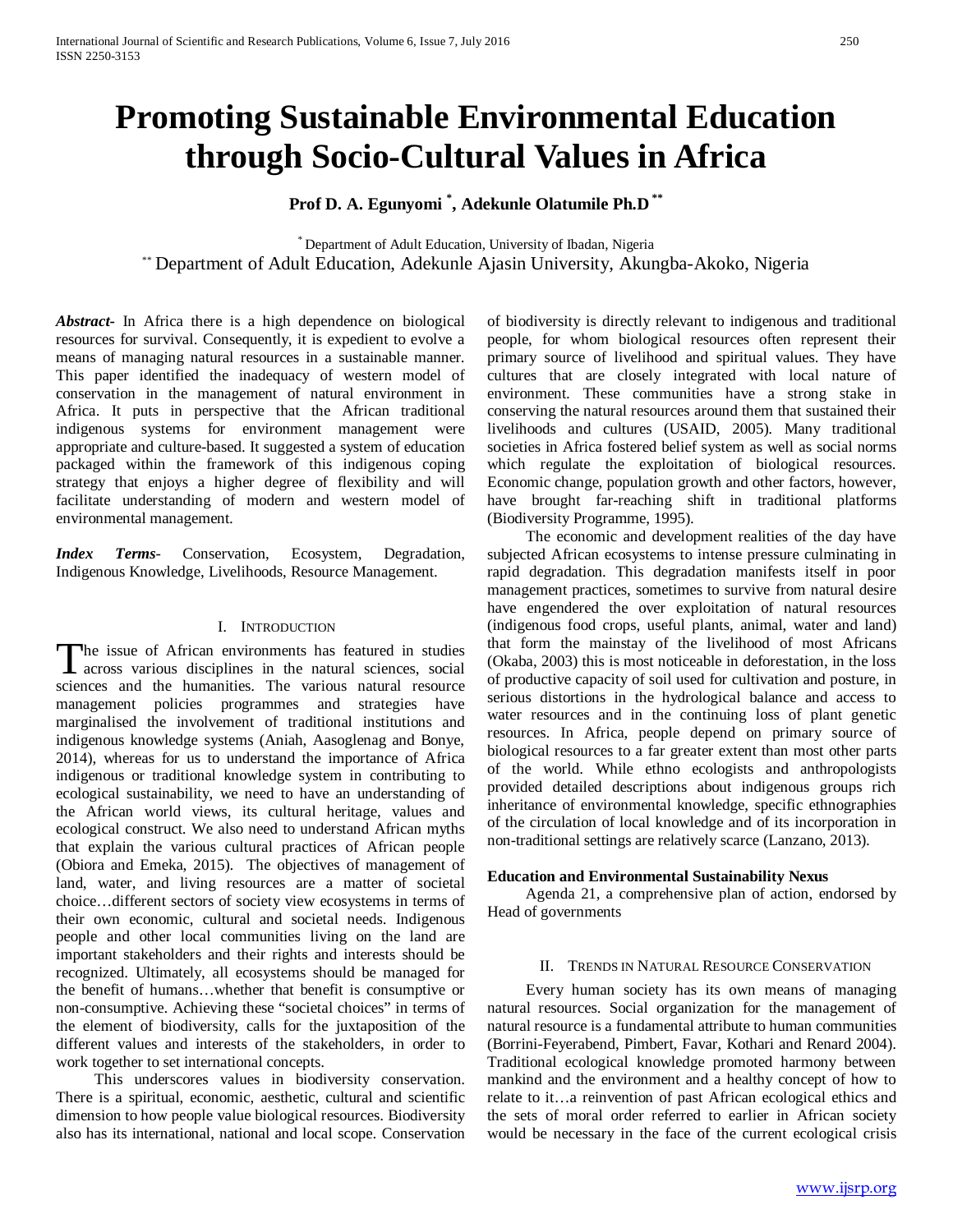bedeviling the entire universe (Obiora and Emeka, 2015). It is also an established fact that local people have a rich and detailed knowledge of local plants, animals and the ecological relationships known as Traditional Ecological Knowledge (TEK) or Indigenous Knowledge System (IKS) (Alcorns, 1997). The application of this knowledge system in natural resources management culminates in Indigenous Resource Management (IRM) system. It is an indisputable fact that indigenous African communities had evolved a well-developed traditional indigenous knowledge systems; an institution for the management and environment properties and resources with coping strategies. Everyone had access to these resources, though limited because of traditional taboo, beliefs and customs. Institution were organized in a manner that management of resources was in harmony with the environment they live in. these indigenous institutions like which had evolved out of local traditions were part of the community, the resources, users and the decision makers were one and the same working and collaborating in partnership for the common good of their communities (Okaba, 2003). The system also put in place laws and norms that were enforced with potent and unquestionable authority coupled with generally acceptable checks to prevent and avoid the unsustainable exploitation of natural resources. These communities can easily identify with this knowledge while it facilities their understanding of the contemporary modern scientific environmental management system.

## III. FEATURES OF WESTERN CONSERVATION METHODS

 Western model of conservation has its root in colonialism, because it was introduced into Africa with the advent of colonialism. Adams (2003) quoted in Murombedzi (2003) argued that colonialism can be seen as an outworking of bureaucratic rationalisation and that this rationality has four dimensions, all of which were features of colonial states. They are:

- The development of science and technology and its deployment to manipulate nature
- The expansion of capitalist economy
- Formal hierarchical organisation ( the creation of executive government, transforming social action into rationally organised action)
- The elaboration of formal legal system

 Thus, it presupposes that cultural and the social could be uncoupled from nature, since reason had allowed humanity to escape from nature and to remake it (Murombedzi 2003). " The acquisition of colonies was accompanied by, and to a large extent enabled by, a profound belief in the possibility of restructuring nature and re-ordering it to serve human needs and desires" (Adams (2003) quoted in Murombedzi 2003). Science was the mechanism by which this could be achieved, and science and conservation developed hand in hand

 It thus becomes incontrovertible to agreed that European colonization colonised not only humans, but nature as well (Plumwood, 2003; Grove, 1995; MacKenzie, 1991 cited by Murombedzi (2003). In direct contrast to the African intuition regarding the unity between nature and society, colonial ideas about nature were based in the European Enlightenment's

dualism between humans and nature. In this construction, nature is seen as a resource for human use, and wildness as a challenge for the rational mind to conquer (Adams, 2003 cited by Murombedzi (2003). European colonization itself was based on the application of rationalist ideology to both humans and nature. In this ideology, indigenous peoples and their lands are portrayed as areas of rational deficit - unused, empty, and underused. Thus the imposition of European rationality on this irrational landscape is justified through a form of anthropocentrism which sees indigenous cultures as primitive and less rational. The colonization of nature thus relies on a range of conceptual strategies that are employed also within the human sphere to support supremacism of nation, gender (the white male) and race (Plumwood, 2003 cited by Murombedzi (2003). These human/nature dualist anthropocentric conceptual strategies which exaggerate differences while at the same time denying commonalities between humans and nature, include):

 •Radical exclusion : This functions to mark out the 'Other' for separate and inferior treatment. Nature is treated as Other, and humans are separated from nature and animals. Nature is a separate lower order, lacking any real continuity with the human. At the same time, the colonizing groups associate themselves with mastery of nature.

 •Homogenization/stereotyping : The Other is not an individual, but a member of a stereotyped class, thus making it interchangeable, replaceable and homogenous. Nature is treated as interchangeable units, as resources. Radical exclusion and homogenization work together to produce a polarized understanding in which human and non-human spheres correspond to two quite different substances or orders of being in the world.

 •Polarization: Radical exclusion and homogenization work together to produce a polarised understanding in which overlap between the human and non-human spheres are denied and discouraged. Nature is only nature if it is 'pure', uncontaminated by human influence, as untouched 'wilderness', while human identity is separate from and outside of nature.

 •Denial, backgrounding: Once the Other is marked as separated and inferior, there is strong motivation to represent them as inessential. In ecology, the colonised are firstly denied as uncivilised. Their prior ownership of the land is denied, and their land is seen as terra nullius - with no pre-existing regimes of rights to it. Nature is seen as a basically inessential constituent of the universe

 •Assimilation: The colonized are devalued as lacking the colonizer's essential quality - reason. Differences are judged as deficiencies, and therefore as grounds of inferiority. The order of the colonized is represented as disorder. Thus the colonized and their disorderly space are available for assimilation and use by the colonizer. Similarly, the intricate order of nature is presented as disorder, to be replaced by human order in development.

 •Instrumentalism: The colonised Other is reduced to being a means of the coloniser's ends. The extent to which indigenous peoples were ecological agents who actively managed the land is denied, and they are presented as largely passive in the face of nature. In ecology, nature's agency and independence are denied, subsumed in, or remade to coincide with human interests. Since the non- human sphere is empty of purpose and devoid of agency of its own, it is appropriate that the human colonizer impose his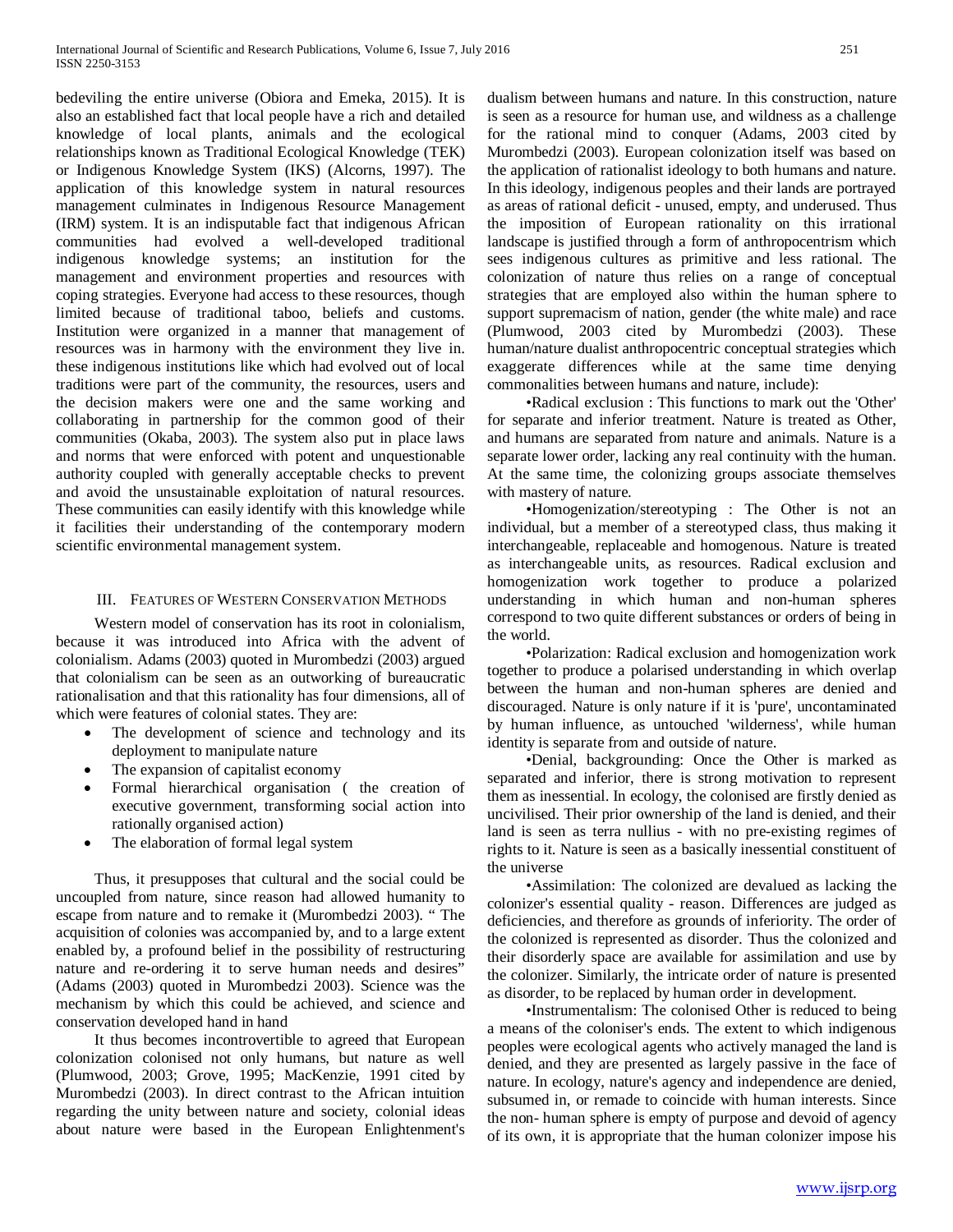own purposes. Thus, it is significant that the definition of places as wild played an equally important part in pre- and post-colonial conservation. While pre-colonial notions of 'wild' were applied to abandoned places or places untouched by human use, the same notion was used in colonial conservation through the suppression of knowledge of the extent and scope of human occupation in a process of creating ideologically significant landscapes (Adams, 2003). In colonial conservation, ideology replaced religion as the basis of conservation practices. "The colonial period saw a distinctive pattern of engagement with nature: a destructive, utilitarian and cornucopian view of the feasibility of yoking nature to economic gain" (Adams, 2003 quoted in Murombedzi (2003).

 Western Model of conservation was introduced during the colonial period, when selected sites were set aside and most human exploitation within them was prohibited. The loss of power of local communities has corresponded to a rise in power of national, states and private individuals and corporations. New bureaucracies, economic enterprises, associated with monolithic views of progress and rational order, have expropriated from indigenous and local communities many of the decisions and privileges that used to be their own. This led to a situation where many customary and community-based natural resources management systems were over-looked, negated and simply crushed in the name of modernization and development…Their viable, relatively simple model to operate, modest and time tested solutions to natural resources management problems, embedded in unique local knowledge and skills, are substituted by powerful and locally untested foreign solutions (Okoba, 2003). It is germane therefore to device means by which cultural practices and values systems that fostered conservation in pre-colonial Africa can be encouraged, strengthened and replicated and incorporated in present day conservation initiatives.

# IV. AFRICAN INDIGENOUS AND WESTERN CONSERVATION **METHODS**

 It has been realized that the adoption of Western Model of conserving biodiversity in the trickle-down fashion has failed to yield reasonable result. Lack of recognition, understanding and use of Africa indigenous knowledge, technology and practices have contributed to environmental degradation and to biodiversity loss. The knowledge and skills developed by Africans in many millennia of adaptation to, and manipulate of their land, flora and fauna constitute an invaluable largely untapped resources. The use of African knowledge together with input from modern biological science is required in order to realize the goal of sustainability in biodiversity and development programs (Biodiversity Support Program, 1995).

 Research works across Africa has indicated that the precolonial natural resources management systems were usually more sustainable in natural resources and biodiversity terms than the system imposed in colonial and post-colonial times (Leach and Mearns, 1996). The survival of African's in the pre-colonial period and even in contemporary world depends on free access to a variety of biological resources for food, fuel, housing materials, medication and economic security.

 It is observed that African traditional religion is a religion with environmental characteristics, features and symbolism; but the proponents and propagators of Christianity saw the African traditional religions, belief systems, worship and practices as rather inimical to the growth, unity, peace and cohesion of our communities, whereas, this is exactly what the African traditional religion stands for in every society or community (Appiah-Opoku, 2007 quoted by Eneji, Ntamu,Unwanade, Godwin, Bassey, Williams and Ignatius 2012)

 Religion is part and parcel of human existence as such religion constitutes a key to natural resources management and conservation. Traditionally, religion plays an integral role in linking people to the natural, imbuing them with the knowledge and values that make caring for the environment a priority (Obasola 2013). African traditional religion has been latently been discovered to be one of the efforts geared towards the preservation of both forest and other natural resources. African traditional religion has inherent environmental resources conservation and management principles (Eneji, Ntamu,Unwanade, Godwin, Bassey, Williams and Ignatius 2012). African traditional religion began as a set of code of conduct and ethics guiding the activities of man in his society. In an attempt to enforce the precepts of this new ethics and code of conduct, the community members charged with the enforcement of these rules, code and ethical behaviour formed themselves into association, where the rules, code and conduct and membership was widely jealoused and accepted (Eneji, Ntamu,Unwanade, Godwin, Bassey, Williams and Ignatius 2012). Thus, most traditional African practices were consisted with modern day conservation ethics. The assumption of supernatural and psychic power to a portion of the environment and protecting such resources through taboos, laws and totemic belief helped in conserving and protecting the environment and its resources (Eneji, Ntamu,Unwanade, Godwin, Bassey, Williams and Ignatius 2012). Indigenous people utilise natural resources in quite systematic ways and with deep observance of a 'rich tradition' of norms, taboos system and assorted practices that are grounded in the religio-cultural milieu. This body of belief system shapes local people's perception of the accessibility and utility of the available natural resources (Rusinga and Maposa 2010). For example the African people in Nigeria have been involved in religious practices that engendered biodiversity conservation. There are many sacred sites scattered all over the area. The sites are traditionally protected for their spiritual value. They include forests that harbour trees, rivers and mountains. Some serve a variety of purpose ranging from burial grounds for kings. People who die of abominable diseases are believed to have been killed by gods of retribution and as such they are buried in groves deep in the forest. Some of these groves serve as habitat of local gods and deities or other forms of fetishes. These sites are large expanse of lands that are protected and conserved. Even though these groves were established, overtly, for religious and cultural belief purpose, they have covertly enhanced biodiversity conservation through a combination of taboos, restrictions, prohibitions and beliefs. No livelihood activities are allowed to take place in these groves. Burning, hunting, firewood gathering, tree felling, even farming proximate to these groves are forbidden. The African people are fond of traditional religious practices that attach strong spiritual meanings to the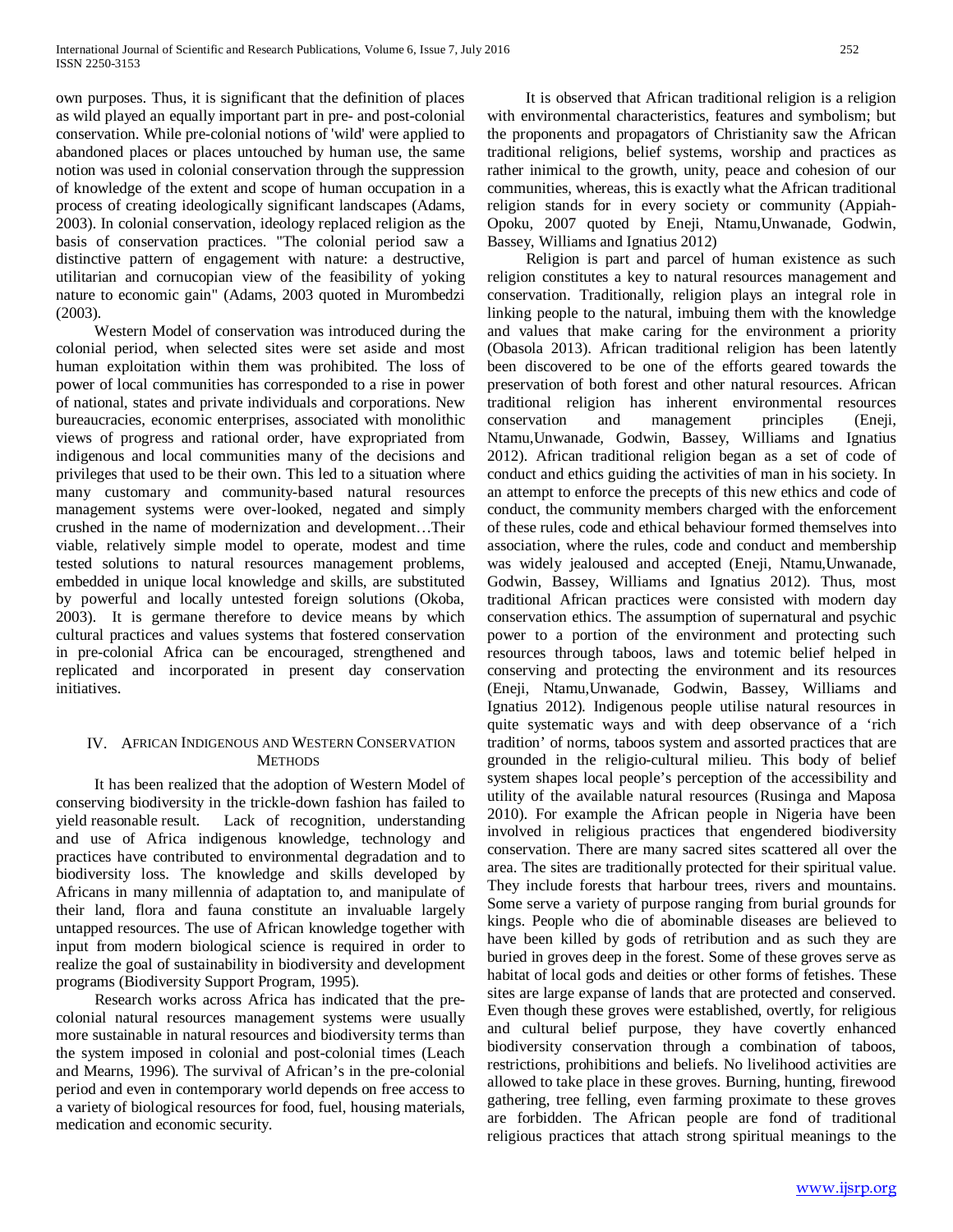components of the ecosystem and the environment. They belief that natural endowment need to be made sacrosanct and as such there must be harmonious continuity and relationship of mutual obligation between and natural resources. This found expression in conservational activities like protection of water and streams, in this case, there are some streams where fishing must not take place, in some washing is forbidden and in some fetching of water is not allowed. Both tamed and wild animal found around some particular rivers are forbidden from being hunted. Sands must not be mined around such rivers for building purpose. These restrictions are based on the belief that such rivers housed some gods and goddesses or some form of spirits that are of value to the communities, as such their abodes must be revered.

 Land was held in communal tenure with chiefs being responsible for allocating each family grazing and arable land. Each community therefore has full property rights, manking decisions on how land could be used sustain ably in the longterm interest of the community (Okaba, 2003). African indigenous conservation culture presupposes that the community to whom the resources belong include the ancestors, the spirit, and the unborn as well as the living people, these resources are part of a unit that include living things, air, water, land, forest, reefs and the sub-surface space. Rituals often mark boundaries of the lands and waters belonging to the community (Alcorn). This promotes common care and management – pasture, forests, fisheries, wildlife and wetlands including lakes and rivers. Such communal resources are subjected to a variety of rules and regulations devised by the community themselves, and usually embedded in institutions that prove their worth through countries of trial and errors (Borrini-Feyerabend, Pimbert, Favar, Kothari and Renard 2004). Potent as the indigenous African conservation practices seem to be, critics of the 'cultural' or 'religious turn' in conservation practices insist on the lack of precise and universal rules that would allow interpreting sacred sites as institutions explicitly aimed at the preservation of biodiversity. The lack of internationality, it is argued, necessarily invalidates the comparison between sacrelisation and-modern result-oriented – conservation (Lanzano, 2013). Furthermore, by adapting 'conservation'-defined through criterion that originated in western intellectual history and scientific thought-as a benchmark on which to evaluate non-western cultural practice, scholars and development actors might end up promoting the integration of bits of 'other' knowledge into framework still heavily dominated by mainstream techno science (Lanzano, 2013). Traditional conservation ethics are capable of protecting biodiversity species in particular and the environment in general as long as the local communities have a stake. In fact , Traditional ecological Knowledge systems are infused with practices and concepts and modes of teaching and learning can be related directly and indirectly to resource stewardship and conservation at different scales. However, despite considerable attention directed towards documentation of these systems and approaches to conservation, we still have limited understanding about their development, evolution and transmission overtime and space (Rim-Rukeh, Irerhievwie and Agbozu, 2013).

#### V. ENVIRONMENTAL PRESERVATION AMONG AFRICANS

 Among the African people some plants, trees, and animals are accorded spiritual reverence which forbid unrestricted interference and utilization by man. Such objects or animals must not be ordinarily utilized by man so that society does not incur the wrath of the gods. Trees like "Omeghen" nuclear aforensis, "Opepe", Cedar, "Ikogo", "Iroko", "Ose", "Aseren" and others are forbidden from being felled indiscriminately. Their felling required some rituals meant for appeasing the gods. Animal like antelope (igala) chameleon, wall gecko, sheep and duck must not be killed at will because of their spiritual implications. In the real sense of it, the covert reasons behind this restrictions is conservation of these natural resources, human utilization of them have been moderated. Some of these animals are slow moving and can be killed by man if not protected. This is applicable to the chameleon, wall gecko, duck and sheep.

 Land is sacred as well as rivers among the African people. It is believed that land has the power to sustain and consume man, therefore human beings are forbidden from utilizing land and water in manner that will displease the gods who many remove the fatility in land. Pollutant must not be introduced into either land or water. In fact sexual intercourse on bare ground is a serious desecration that attracts grave repercussion. All these activities are geared towards natural resources conservation.

 The traditional profession of Africans is agriculture (farming and fishing). They had well developed traditional knowledge system for sustainable agriculture and environmental management. Farmers in Colonial Africa practice shifting cultivation in order to prevent exhaustion of soil nutrient. Lands were left to fallow for multiple years. In the process of cultivation, certain seedlings of trees were not weeded or cut so that in the long run they will nurture into maturity. For instance palm seedling must be spared during cultivation of land. Pastoralists migrate through distant area to avoid erosion and overgrazing. In the riverine area, fishing activities were being regulated at interval. In some areas, every two years while in some every three years. In some occasions fingerlings caught in net would have to be released so that they could grow into maturity and reproduce before being harvested. Hunting of birds and animals were also regulated; hunters were forbidden from killing young and immature animals, females in gestation should not be hunted. The use of poisonous materials for fishing was outlawed.

 There is an avalanched of traditional media used to disseminate environment issue and conservation. Among the Yoruba's in Nigeria there are proverbs, idioms and slangs used to propagate responsible environmental behaviour e.g. the river, that forgets its source will dry up. The use of town criers in disseminating environmental information like sanitation around streams/rivers that provide portable water. There are festivals that have environmental messages embedded in them. Local folklores warn of the misfortunes that befall those who fail to respect the earth, water, wildlife and trees. These values and beliefs are learned from relatives and neighbours as part of childhood experience (Alcorn, 1997).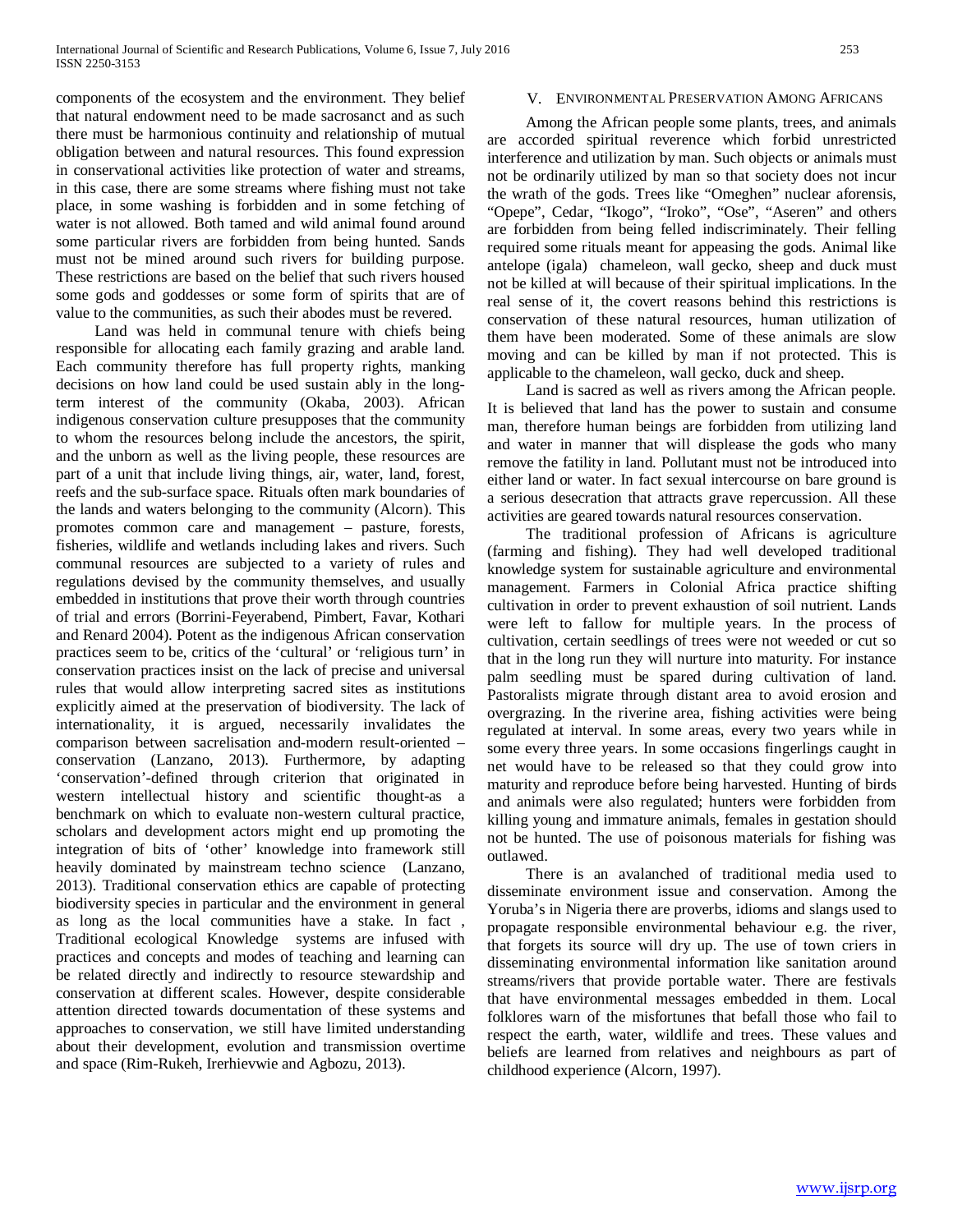#### VI. THE WAY FORWARD

 Africa has been described as a festival continent; the various annual festivals that border on natural resource conservation should be accorded prominence nationally and world-wide. The type of prominence "Osun Osogbo" festival enjoys by showcasing the oral groove and biodiversity conservation the festival enhances must be accorded other festivals of its sort in other parts of Yoruba land and in the country as a whole. These festival sites will then be made conservation sites and tourist centres that can indirectly facilitate the acceptability of features of natural resource management and enhance the emergence of environmentally responsible citizens.

 Traditional rulers, priests and other custodians of culture should be carried along in the nation's quest for coming up with policies on environmental protection. This indigenous knowledge and wisdom is germane for natural resources conservation and environmental protection. Efforts geared towards conservation of water, animal, forest, land, air and aquatic organisms should include people who are knowledgeable and have spiritual understanding of the environment. These custodians of culture should be mobilized to utilize the indigenous mode of communicating with the people in disseminating resource conservation and environmental protection messages.

 Indigenous resource conservation methods and the overt and covert meanings of the taboos and restrictions should be packaged and mainstreamed into the formal school curriculum from nursery to tertiary levels. Pupils in primary schools should be made to imbibe and practice and adhere to such taboos and restrictions, given the reality that this is character formation period.

 Foreign religion leaders should establish and emphasise relevant links between indigenous environmental protection and natural resources management elements and those in their Holy Books. For example, prohibition on cutting down trees during wars and the jubilee years in the Bible. Environmental issues/themes should also feature in their sermons and publications, like what the Jehovah Witness sect have been doing in publishing environmental issues like water, climate change, global warming, and forest management in their popular international magazine "Awake".

 Custodians of tradition should be consulted in carrying out 'Indigenous Environmental Impact Assessment' of proposed projects of governments and private concerns. This will entail consulting the deities on the appropriateness or otherwise of the projects to the sacredness of the natural resources that will be affected, be it water, forest, land or mountains. This will minimize wanton degradation of the natural environment and prevent the wrath of the gods and goddesses that can occasion natural disaster.

 Environmental Education curricular need to be revisited with a view to aligning them to the needs of Africa in genera and Nigeria in particular based on the resources available at hand. A progressive and robust and approach to the transformation of education to address the crucial issue of the disparity in the utilization of traditional knowledge systems is critical to the process of emancipating traditional knowledge in both the African and international perspectives. The uncertificated and illiterate rural women and men need to be viewed only as illiterate in so far as the western education paradigms are the

#### VII. CONCLUSION

 It can be seen that Africans had evolved excellent time tested and effective environmental management systems that ensured a balance between people and environment. Environmental management was practiced, though rudimentary to ensure sustainability of resources. Any violations of community taboos were dealt with in a way to deter others from breaking them. Community leaders played fundamental roles in safeguarding their subjects' access to resources. Customary role of community ownership and allocation of use of right to community member served communities well as they were participatory. Traditional tenure system ensured the appropriate conservation of the common resources. It is when these traditional institutional arrangements were undermined that the process of resources degradation sets in (Okaba, 2003). The emergence of nation-state, expropriated from indigenous and local communities many of the decisions and privileges that use to be their own (Borrini-Fayeraband, 2004). This epoch led to crisis in taboos, customs and institutions. Traditional resources management systems were discouraged thus creating disconnect between resources users and overall decision makers, consequently, hindering the sharing information and relevant norms (Okaba, 2003).

 Natural resources management is conceptualized in the context of Western and Indigenous Models. Operated in different cultural setting, traditional indigenous knowledge systems for environmental management and coping strategies in Africa had and still have a higher degree of acceptability among the people. This enhances their grasp of the components of modern environmental management system and facilitates their identity with this modern trend in environmental management. On the other hand, western model of conservation was introduced through colonial period when protected site were established. Rather than being an integral component of the existent social system, these protected areas were externally imposed.

 Neither the traditional nor western model is potent enough to abate the myriad of environmental problems and challenges of the twenty first century. In isolation, indigenous conservation method is shrouded in mystery and superstition. It is also largely informal in its modus operandi. Many of its features are not explicitly meant for environmental purpose. Rather they are embedded in other components of culture (social organization, magic and religious belief prevailing values) but have a significant impact on the interaction between a human community and environment (Borinni-Fayerabend, 2004). The Western Model is elitist, exclusive, isolated from the sociocultural setting of its operation and characterize by top-down approach. Both have their strength and weaknesses, which can be integrated to involve a model that will promote environmental sustainability. This calls for a blend approaches and methods from modern scientific approach to environmental protection and from indigenous resource management system.